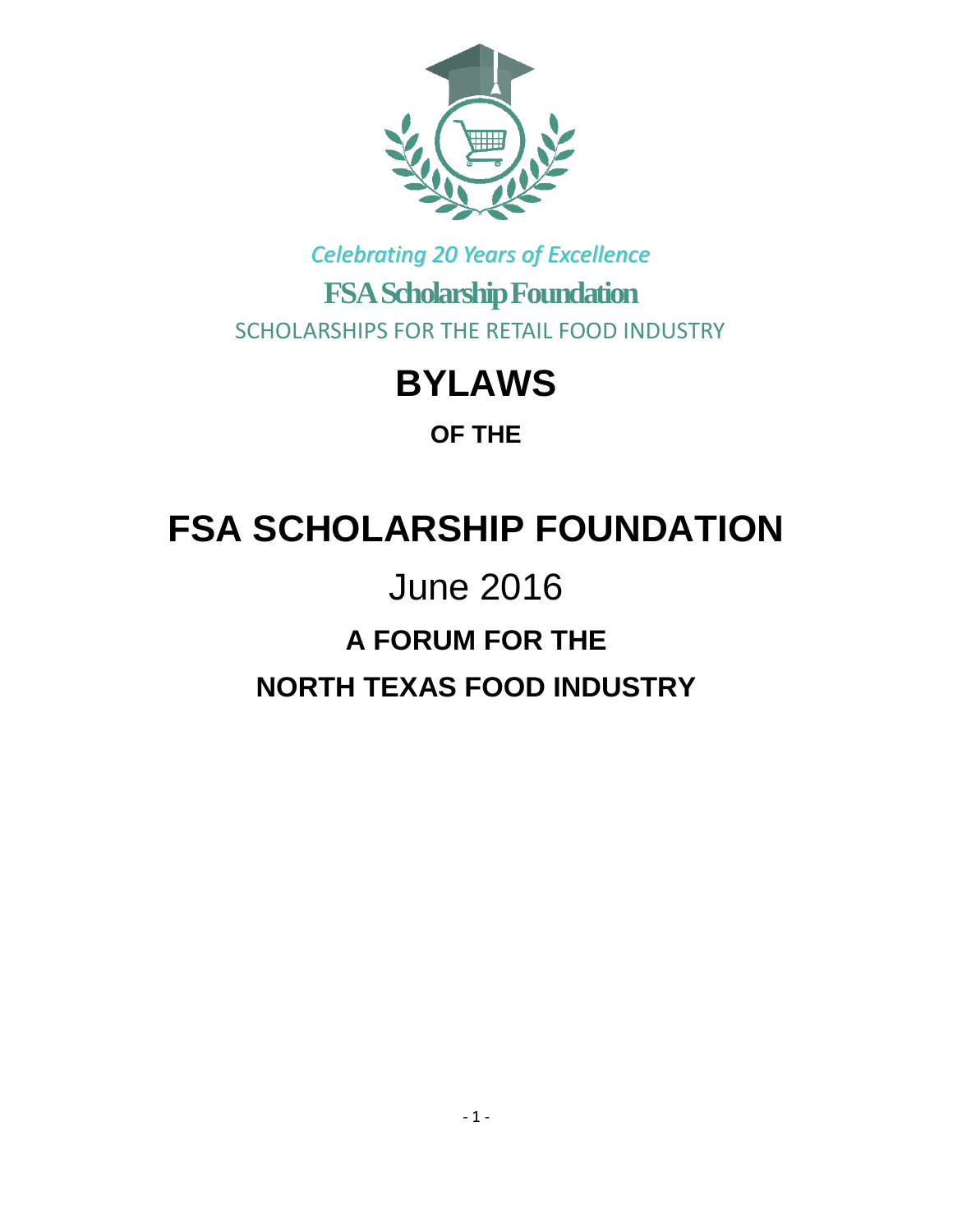## Table of Contents

| General Member Category - Traditional Sponsor-Suppliers and Non-Traditional Sponsors-Suppliers.8 |
|--------------------------------------------------------------------------------------------------|
|                                                                                                  |
|                                                                                                  |
|                                                                                                  |
|                                                                                                  |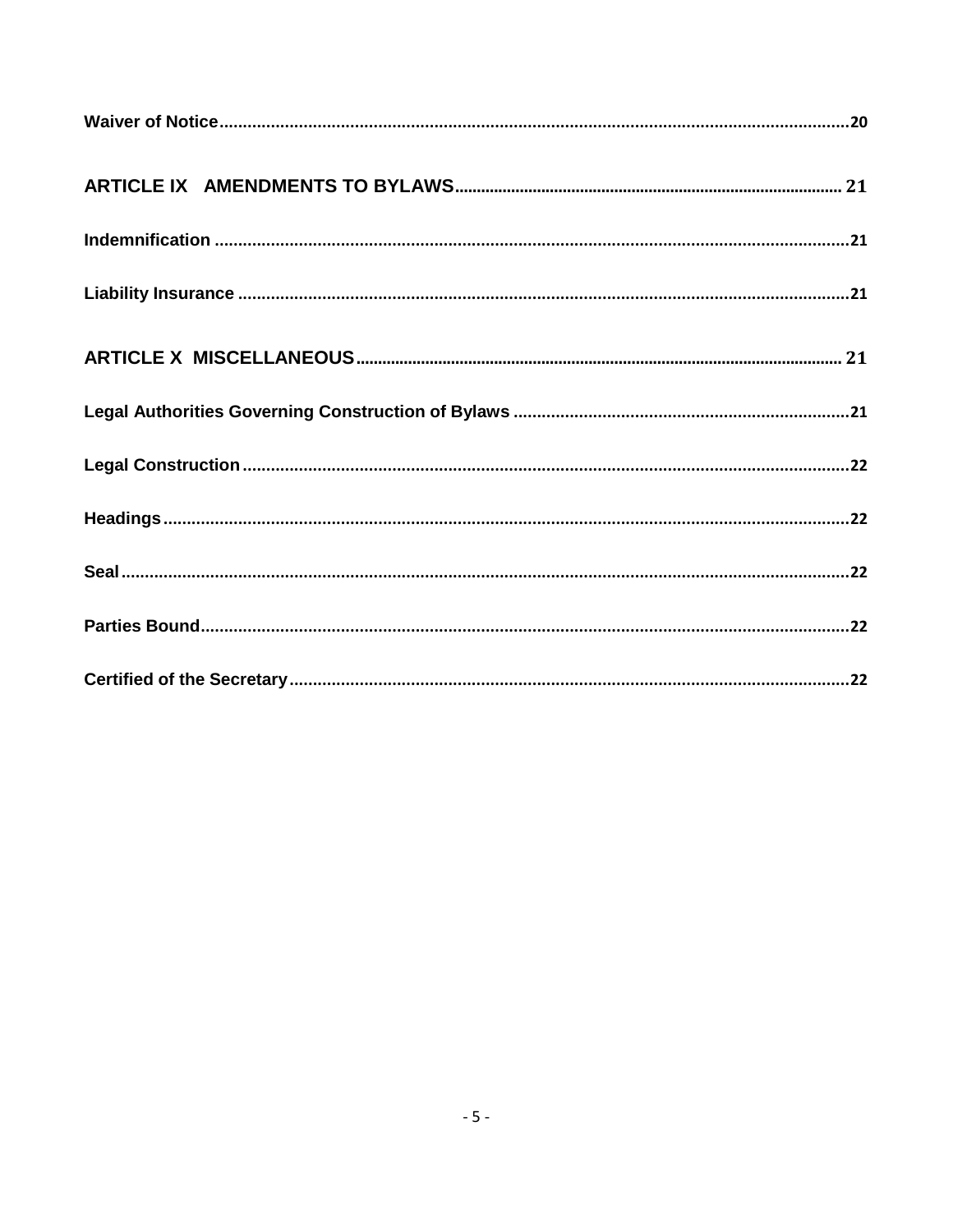### **BYLAWS OF FSA SCHOLARSHIP FOUNDATION FORMERLY THE FOOD SALES ASSOCIATION**

#### **A FORUM FOR THE NORTH TEXAS FOOD INDUSTRY**

These Bylaws (hereinafter "Bylaws") govern the affairs of the FSA Scholarship Foundation formerly known as the FOOD SALES ASSOCIATION (the "Corporation") organized under the Texas Nonprofit Corporation Act (the "Act").

#### **ARTICLE I OFFICES**

#### **Principle Office**

<span id="page-5-1"></span><span id="page-5-0"></span>1.01 The principle office of the Corporation in the State of Texas shall be located at 121 Carnoustie Drive, Trophy Club, TX 76262. The Corporation may maintain other offices, either in Texas or elsewhere, as the Board of Directors may from time to time determine. The Board of Directors may change the location of any office of the Corporation.

1.02 The Corporation shall maintain a Post Office Box for mail collection.

1.03 The Corporation shall maintain a storage facilities in which to maintain its records, materials and supplies.

#### **Registered Office and Registered Agent**

<span id="page-5-2"></span>1.04 The Corporation shall at all times comply with the Act and maintain a registered office and registered agent in the State of Texas, and the Board of Directors shall have the authority to change the registered office and the registered agent as provided in the Act. The registered office need not be identical to the principal office of the Corporation.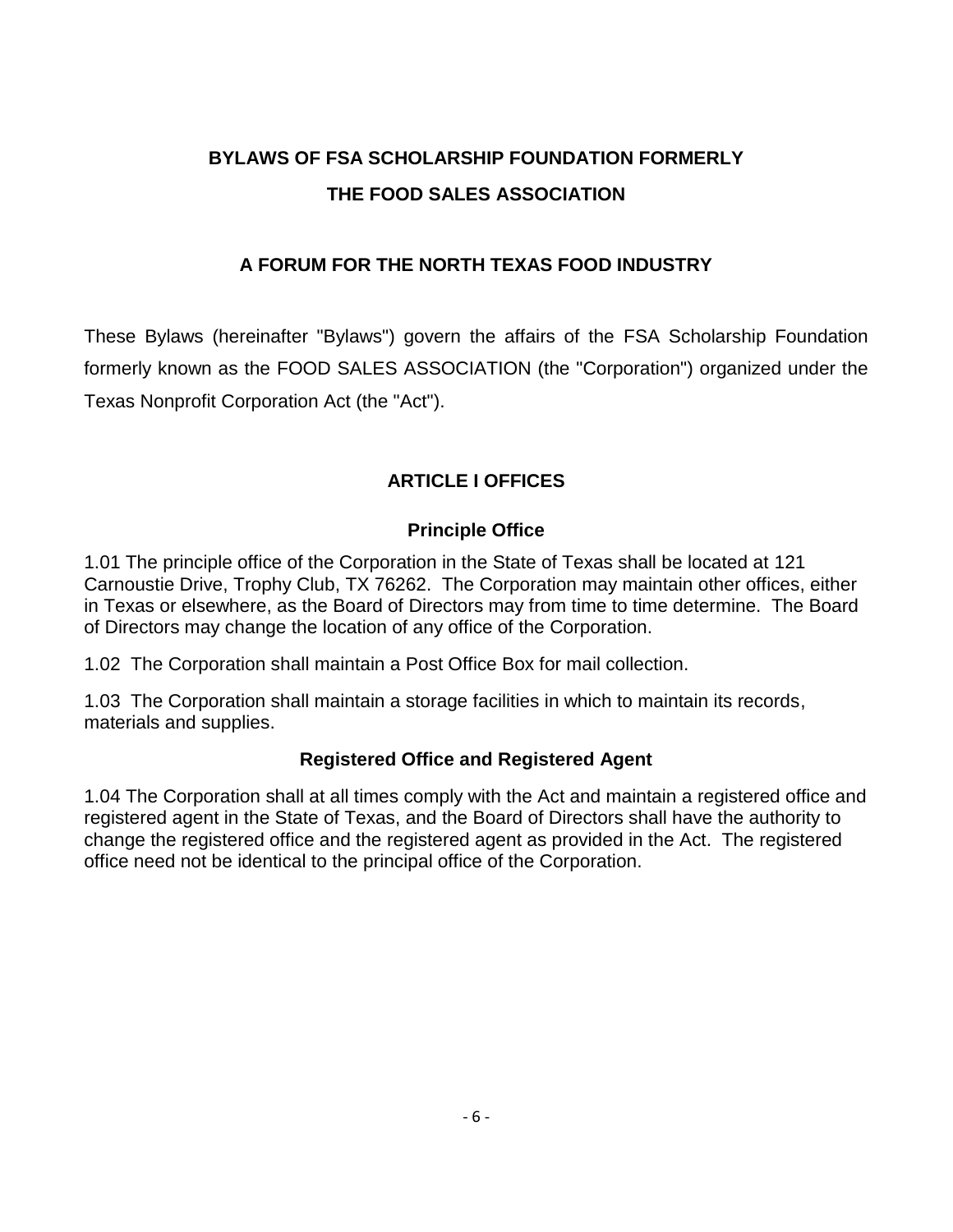#### **ARTICLE II MEMBERS**

#### **Class of Members**

<span id="page-6-1"></span><span id="page-6-0"></span>2.01 The Corporation shall have one class of members defined as General Members. General Members may be organizations or individuals and are non-voting members.

2.02 There shall be three categories of General Members:

<span id="page-6-2"></span>1) Industry Retailer Members i.e., organizations and individuals involved with the sale of food, beverages and other items to consumers e.g., grocery stores, c-stores, box stores or drug stores.

<span id="page-6-3"></span>2) Friends of the Board i.e., peripheral organizations or individual who contribute to or benefit from the Corporation's purpose and activities such as community leaders, friends and associates, colleges, food banks and charities.

<span id="page-6-4"></span>3) Vendor Sponsors - There are two types of Sponsors, Traditional Sponsor-Suppliers (suppliers of food, beverage to Industry Members) and Non-Traditional Sponsors-Suppliers (Suppliers of services to Industry Members that support the operations and personnel of the food sales Industry Members.

#### **Admission of and Removal of General Member**

<span id="page-6-5"></span>2.03 Membership in the Corporation shall be open to business professionals, management executives and sales representatives of manufacturers, processors, distributors, brokers and marketing services whose products and/or services are sold to, or through retail stores or their activities are in support of food retailing, their operations and/or their personnel. Also the Corporation is open to other professionals and professional organization who wish to contribute to or may benefit from an association with Industry Members, Friends of the Board and Sponsors.

2.04 New members may apply for membership in the Corporation through an application process found on the Corporation's web site and by submitting payment of annual dues. Members may renew membership by paying annual dues.

2.05 The Board of Directors may adopt and amend the application procedures and qualifications for membership.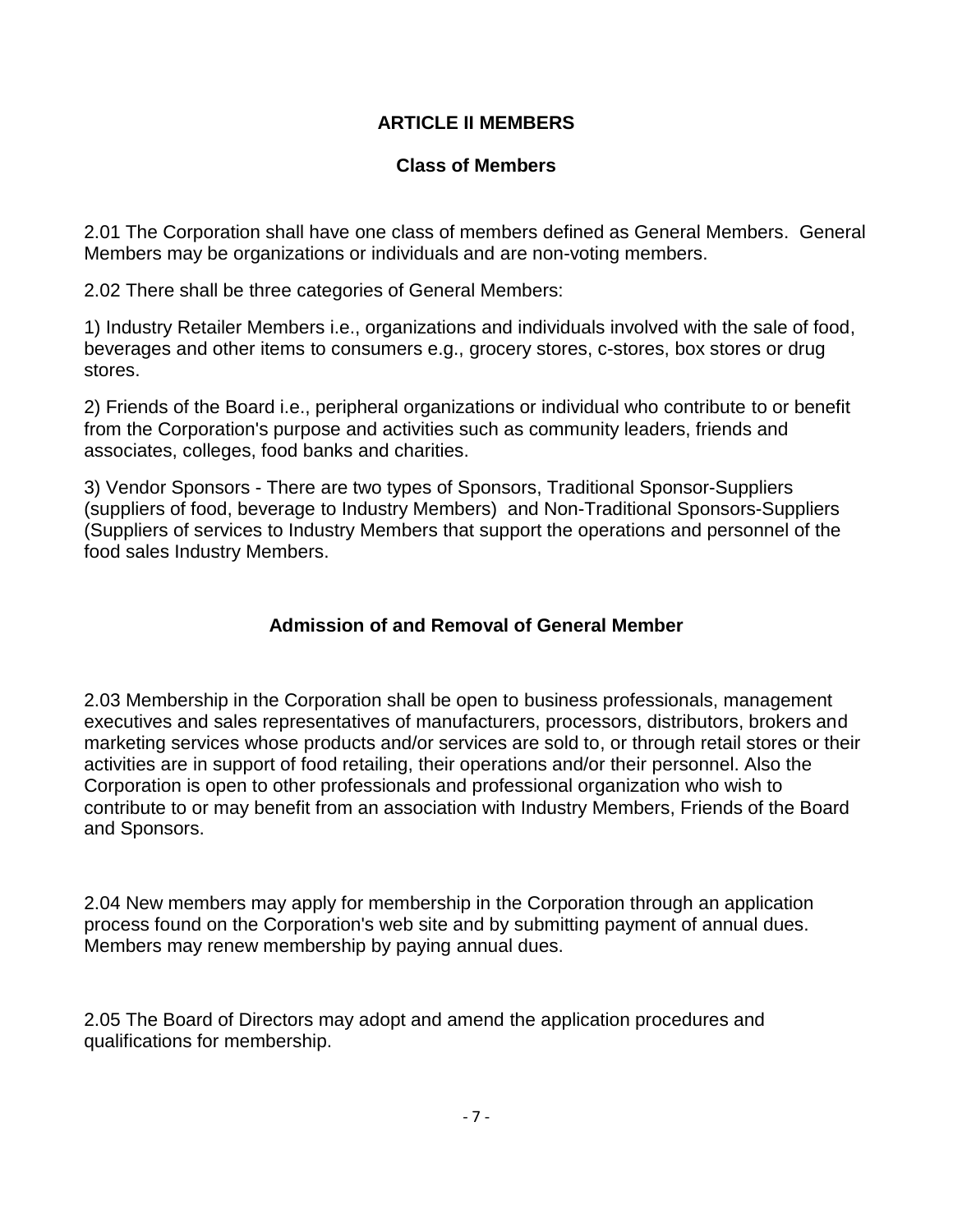#### **Membership Dues and Fees**

<span id="page-7-0"></span>2.06 The Board of Directors shall set and may change the dues payable to the Corporation by the General Members. Dues may be paid with application or they shall be assessed with the first event attended by the member or the first event attended at the beginning of each of the Corporation's business year commencing July 1st. Such assessment shall be deemed payment of dues for the current fiscal year ending June 30.

#### **Membership Rate Schedule**

<span id="page-7-1"></span>2.07 Membership Rates

<span id="page-7-2"></span>General Member Category - Industry Member

Industry Members are exempt from Dues and Fees so long as they 1) participate in one Partnership Luncheon annually, 2) participate in the annual golf tournament and 3) are a participant in the FSA Scholarship Program. Dues for non-participating Industry Members (without participation as above described) are \$500.00. When an Industry Member hosts a luncheon, they receive 20 complimentary lunches to encourage them to bring their managers and executives. They pay the normal fee above 20 participants.

<span id="page-7-3"></span>General Member Category - Friends of the Board

Friends of the Board are asked to donate in kind through donations of facilities, food, services, supplies and by providing volunteers. There is no set monetary fee for membership, however a completed application is necessary. Friends of the Board pay discounted event fees.

<span id="page-7-4"></span>General Member Category - Traditional Sponsor-Suppliers and Non-Traditional Sponsors-**Suppliers** 

Individual Membership: \$25 annually

Small Businesses with three or less attending members: \$50 annually

Medium Businesses with five or less attending member: \$75 annually

Large Businesses with more than five attending member: \$100 annually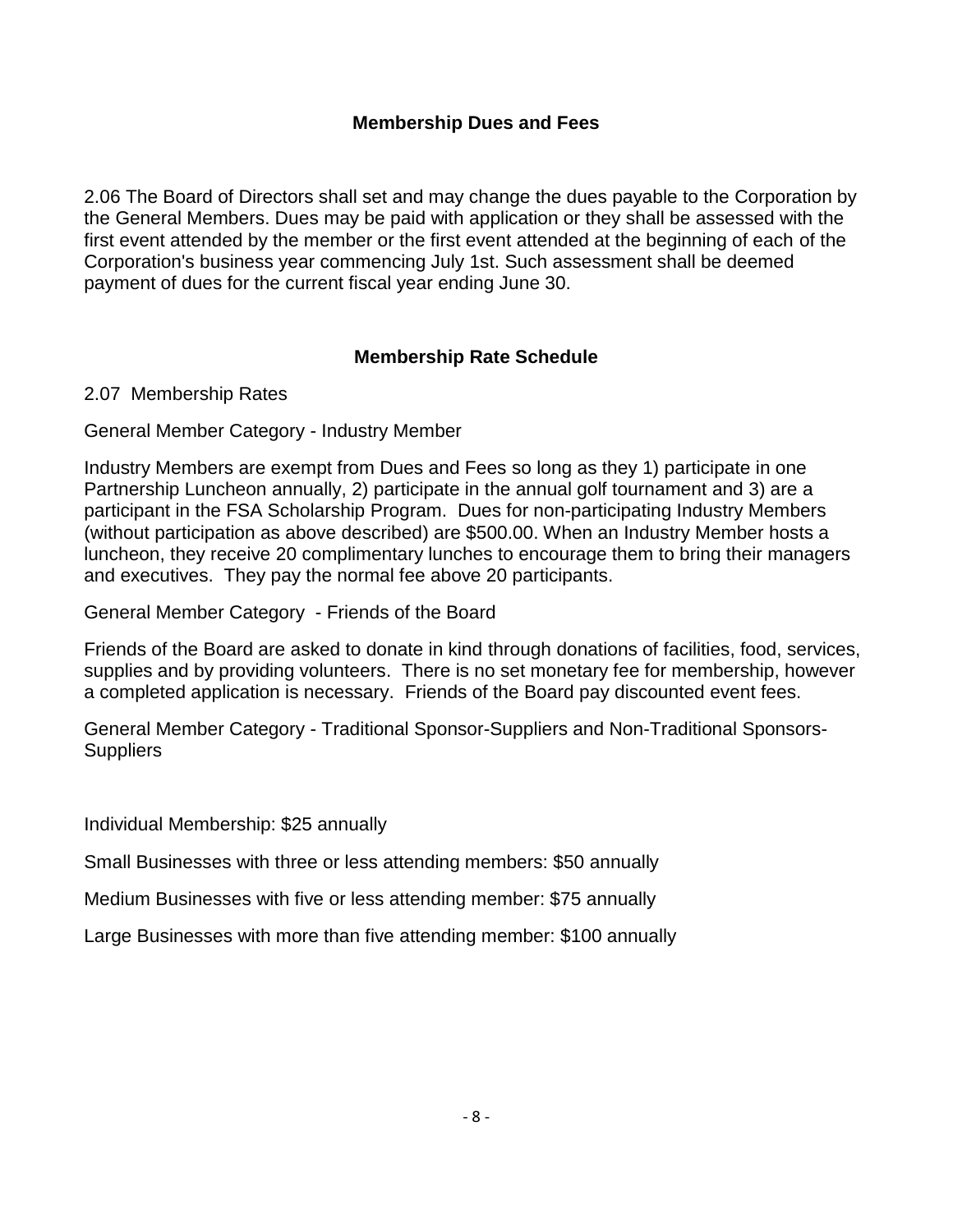#### **Suspension or Termination of Membership**

<span id="page-8-0"></span>2.08 The Board of Directors may impose reasonable sanctions on an individual member or organization, or suspend or expel such member(s) from the Corporation for Good Cause. Good cause shall mean: (1) the nonpayment of dues or invoices for their commitments or obligations that are past due for a period of sixty (90) days after the due date; or, (2) a material violation of the Corporation's articles of incorporation, bylaws or rules, or of laws; or, (3) such course of conduct or action, which in the opinion of the Board of Directors, is detrimental to the purposes, conduct, or operation of the Corporation.

2.09 In the event the Board of Directors shall determine that it has Good Cause for the suspension or termination of a member, the Board of Directors shall notify such member in writing, by certified or registered mail, or e-mail, that such member is in peril of suspension or expulsion and the reasons therefore, following which such member shall have thirty (30) days from the date such notice was sent to correct the default, or cease the actions or activities of which such member has been advised by the Board of Directors. At the conclusion of such thirty (30) day period, the Board of Directors shall determine whether such member has satisfied the Board of Directors that the complaints lodged with such member has been rectified. The Board of Directors shall, thereafter, in the exercise of its sole discretion and judgment, exonerate such member, suspend such member for a period of time determined by the Board of Directors, or terminate the membership of such member. The Board of Directors shall notify such member in writing of its actions. If the member is terminate there is no refund of dues.

2.10 Any member may resign from the Corporation by submitting a written resignation to the Secretary, President or Executive Director by US post or e-mail. Any member not attending at least one event per year will be considered automatically resigned from the Corporation. The resignation need not be accepted by the Corporation to be effective. The resignation of a member shall not relieve such member from the obligation to pay any unpaid dues, assessments or obligations.

#### **Reinstatement**

<span id="page-8-1"></span>2.11 A former member may apply to the Board of Directors for reinstatement by using the application process. Such request may be entertained and acted upon by the Board of Directors and the Board of Directors may reinstate such former member on terms and conditions established at the discretion of the Board of Directors. Annual dues schedule shall apply.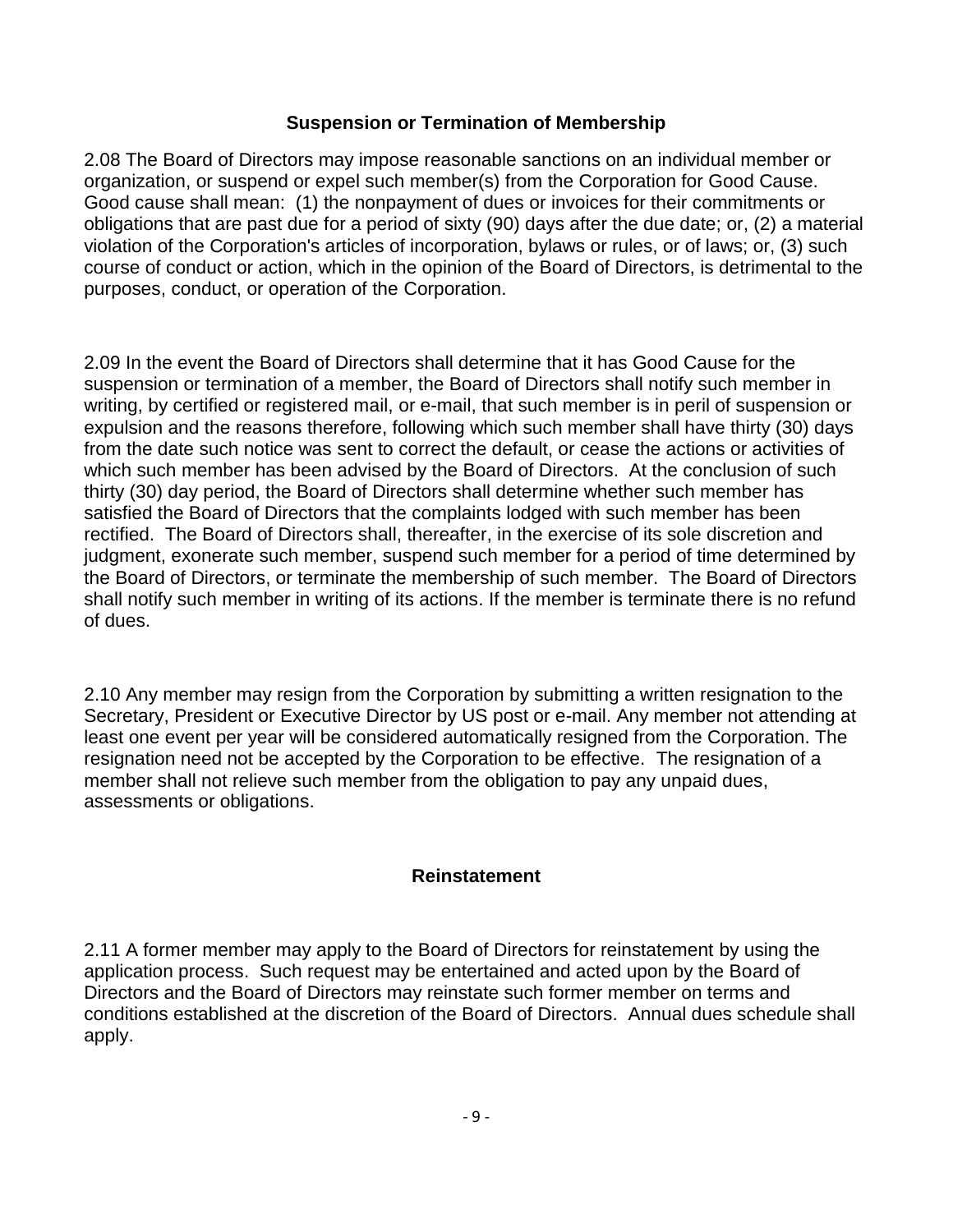#### **Transfer of Membership**

<span id="page-9-0"></span>2.12 Individual membership in the Corporation may be transferred to another individual for the remainder of the term of the paid annual dues. Memberships in the name of a firm are not transferrable to another firm unless such change is a result of a merger, acquisition or sale of the original firm. Membership shall automatically terminate on the dissolution of the Corporation, the firm or the death of a member. Memberships are not property rights, which may be transferred by law as the result of the death of a member.

#### **Waiver of Rights to Corporation Property**

<span id="page-9-2"></span><span id="page-9-1"></span>2.13 All real and personal property acquired by the Corporation shall be owned by the Corporation, and the members waive any and all rights to the partition of the property of the Corporation and any rights or interest of any kind or character in such property.

#### **ARTICLE III BOARD OF DIRECTOR**

#### **OFFICERS AND DIRECTORS**

#### **Officers Position**

<span id="page-9-3"></span>3.01 The officers of the Corporation shall be a President, and five (5) Vice Presidents, a Past President, Treasurer and a Secretary. Total of eight (9) Officers.

#### **Directors Position**

<span id="page-9-4"></span>3.02 The directors of the Corporation shall be five (5) Directors. The Board of Directors consisting of Officers and Directors may create such additional offices as it deems necessary from time to time.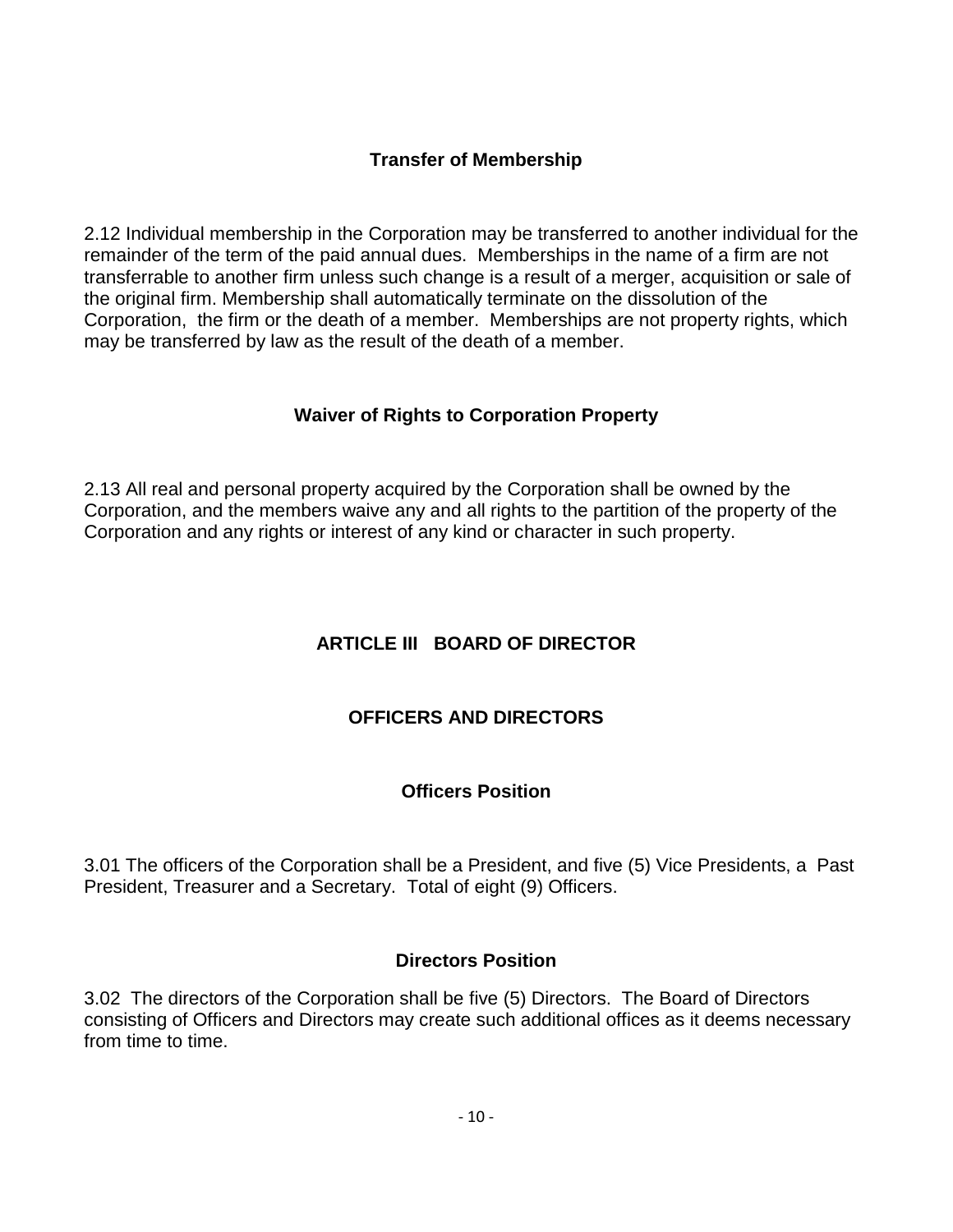#### **Voting**

<span id="page-10-0"></span>3.03 A Quorum is deemed a majority of Officers and Directors of the "occupied" positions.

A quorum is required to conduct business at any Board Meeting.

3.04 Each Officer and Director of the Corporation shall be entitled to one vote during the Board of Directors meetings.

#### **Roles and Responsibilities of Officers**

<span id="page-10-2"></span><span id="page-10-1"></span>President

3.05 The President shall preside at all meetings of the Officers and Directors, shall execute all documents on behalf of the Corporation, appoint all committees, see that all officers and committees perform their respective duties and undertake such other tasks that may evolve as a result of being the chief executive of the Corporation. The President or the Secretary shall notify, or direct the Executive Director to notify, all directors of board meetings, special meetings, fund raising events and scholarship events. In the absence of the President, he/she shall designate another officer or Director to conduct the Board Meetings.

<span id="page-10-3"></span>Vice President- Events and Fund Raising Programs

3.06 The Vice President-Events and Fund Raising Programs will act as the chairperson of fundraising activities and direct the activities of the program. The Chairperson is encouraged to actively seek new and unique fundraising activities. He/she will also undertake the duties of any vice president in the absence of the vice president if requested. All sitting Vice Presidents will assist the incoming Vice Presidents in the role he/she has filled in the prior term.

<span id="page-10-4"></span>Vice President - Scholarship Program

3.07 The Vice President-Scholarship Program will act as the chairperson of the scholarship program and direct the activities of the program. He/she shall undertake the duties of the Vice President-Fund Raising Programs in the absence of this Vice President. All sitting Vice Presidents will assist the incoming Vice Presidents in the role he/she has filled in the prior term.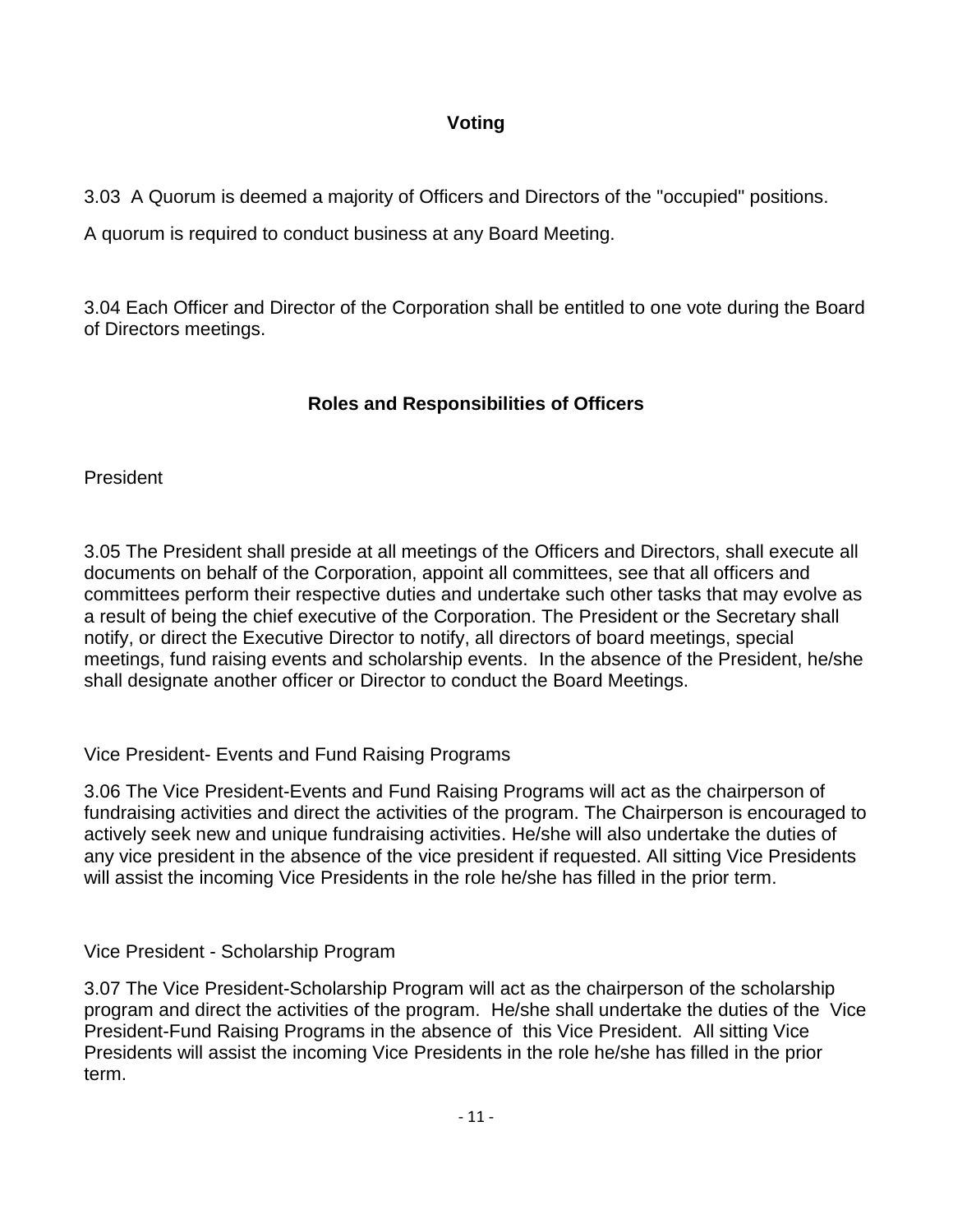#### <span id="page-11-0"></span>Vice President- Golf Classic

3.08 The Vice President-Golf Classic will act as the chairperson the golf tournament and direct the activities of the program. He/she shall undertake the activities of the Vice President-Scholarship Program in the absence of this Vice President. All sitting Vice Presidents will assist the incoming Vice Presidents in the role he/she has filled in the prior term.

#### <span id="page-11-1"></span>Vice President- Vendor Memberships

3.09 The Vice President Vendor Memberships shall be the chairperson for vendor memberships committee and direct the activities of the programs. The Vice President Vendor Memberships shall assist the Secretary in its absence. All sitting Vice Presidents will assist the incoming Vice Presidents in the role he/she has filled in the prior term. The Vice President shall direct the activities of the Annual Appreciation Dinner.

#### <span id="page-11-2"></span>Vice President – Retailer Memberships

3.10 The Vice President Retailer Memberships shall be the chairperson for the retailer membership committee and direct the activities of the program including the Retailer Advisory Board (RAB). All sitting Vice Presidents will assist the incoming Vice Presidents in the role he/she has filled in the prior term.

#### <span id="page-11-3"></span>**Treasurer**

3.11 The Treasurer shall oversee all the Corporation's financial activities. The Treasure will assist in the preparation of an annual budget for the upcoming year and present it to the Board of Directors for approval at the Annual Meeting. The Treasurer shall, by direction of the Board of Directors, insure all deposits are made to the designated financial institutions. The Treasurer shall oversee all payments from Corporation's funds, as approved by the Board of Directors, and accompanied by proper vouchers. With the approval of the Board of Directors, the Treasurer will manage any and all Certificates of Deposits in the name of the Corporation. The treasurer will co-signed Corporations checks after one year as Treasurer. During the waiting period or in their absence, another officer will be designated as by the Board of Directors. The Treasurer shall supervise the accounting, bookkeeping and record keeping of all financial transactions of the Corporation, and review and present the treasurer's reports at each scheduled Board meeting. Treasurer shall supervise the scholarship fulfillment process and bring to the Board any requests for adjustment in the scholarship payment schedule made by scholarship winners.

#### <span id="page-11-4"></span>**Secretary**

3.12 The Secretary shall be responsible for the maintenance of the Corporation's Minutes Book, and shall record all minutes of meetings of the Board of Directors. The Secretary or the President shall notify or shall direct the Executive Director to notify Officers and Directors of regular and special Board Meetings.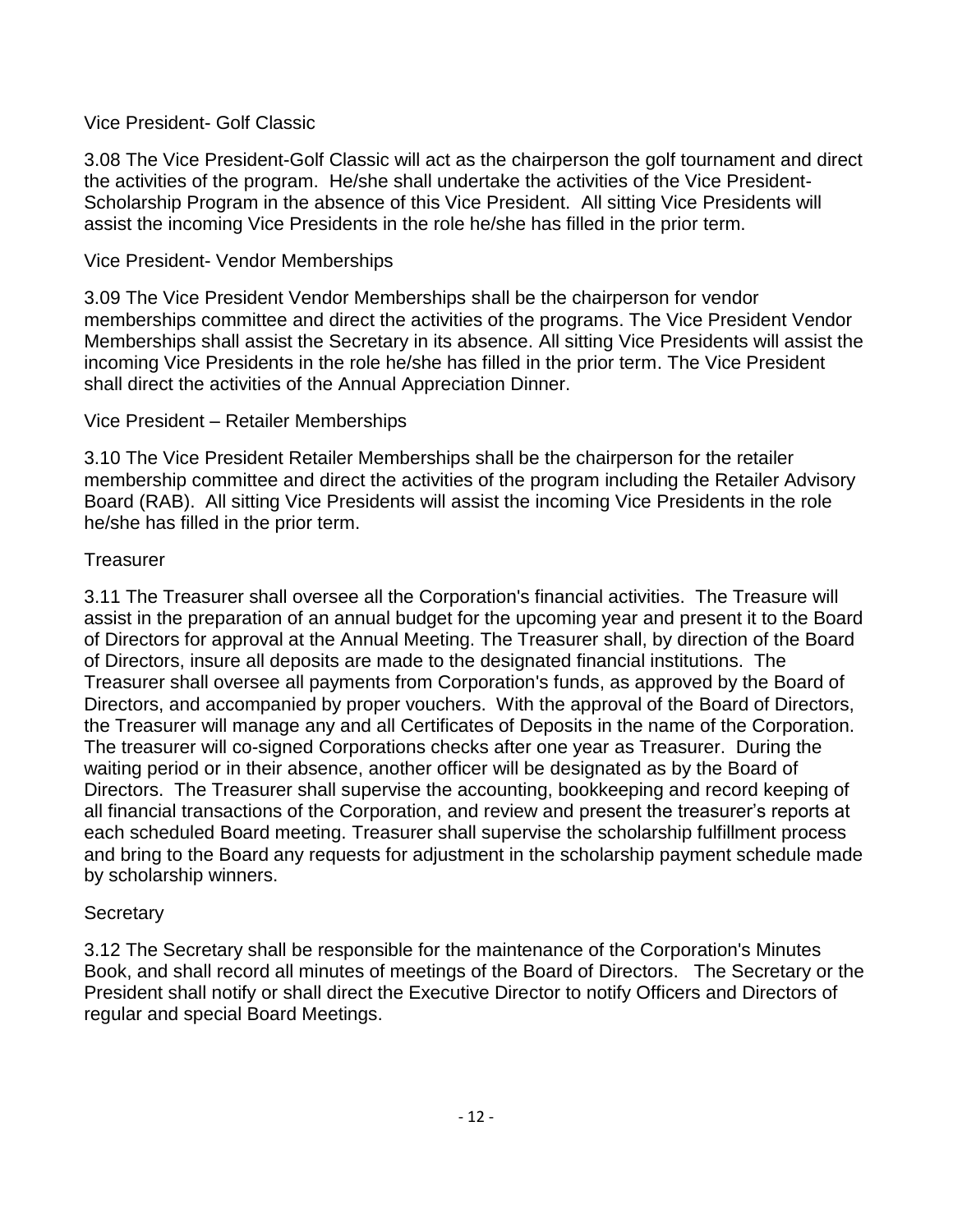The Secretary shall create or direct the Executive Director to create the Agenda for the upcoming Board of Directors Meeting and present to the attending Board members. The Secretary shall take and present the Minutes of the prior Board of Directors Meeting for approval at each subsequent meeting. The Secretary shall guide the Board of Directors Meetings to ensure that activities conform to the current By-Laws.

#### By-Laws

3.13 The Secretary shall direct the maintenance and the filing an updated versions of the Corporation's By-Laws and other filings as required by the State of Texas.

#### <span id="page-12-0"></span>Past President

3.14 The Past President shall assist the President in his/her duties as requested. The Past President shall be the chairperson of the Board of Directors Nominating Committee and conduct the election of the incoming Board of Directors. The Past President shall hold the position of Parliamentarian.

#### <span id="page-12-1"></span>**Directors**

3.15 Directors of the Corporation shall be elected at the same time and serve the same terms as the Officers. All Officers are Directors. Directors are not Officers.

Position for Directors - (each to work with an Officer/Vice President

Director – Events and Fund Raising Programs

Director – Scholarship Programs

Director – Golf Classic

Director – Vendor Membership

Director – Retailer Membership

#### <span id="page-12-2"></span>Honorary Members

3.16 A Board member may be considered for the title of Honorary Board Member upon retiring from the Board. Candidates will have (1) demonstrated to the Board of Directors extraordinary contribution to the Corporation through either exceptional fund raising and financial donations, extraordinary volunteer efforts while serving on the Board of Directors for more than five years, and leadership ability resulting in identifiable positive change to the Corporation, its members, scholarship recipients or the food sales community, or (2) meets such other criteria as stablished by the Board of Directors from time to time.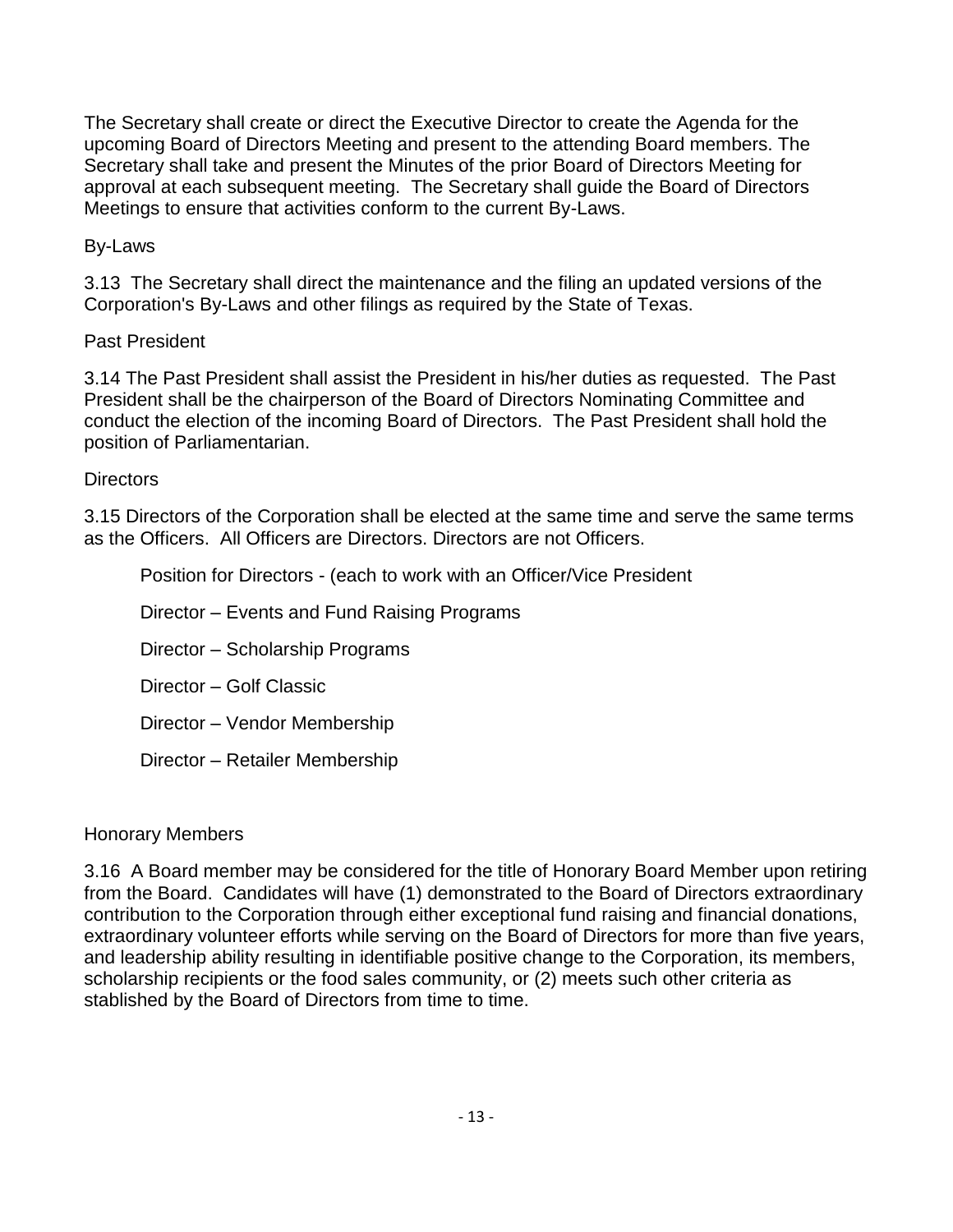3.17 To become an Honorary Member, a member of the then current Board of Directors must bring a motion before the Board to nominate retiring or prior Officers of the Board to the title of Honorary Member. The motion must be seconded. The motion will be put to vote and will pass with a majority of members present. The dues of honorary members are waived; however, they are responsible for their individual costs if attending meetings or events.

3.18 Honorary Members may continue to receive information of the activities of the Corporation. They and their guest may attend the annual holiday dinner at no charge. They may attend the Board of Directors meetings; however, they are not eligible to vote. They may attend the Corporation events at cost.

3.19 Honorary Members may be called upon, from time to time, to contribute their knowledge of the history of the Corporation and to provide suggestions, contacts or relationship information and guidance when asked.

#### <span id="page-13-0"></span>FSA Ambassadors

3.20 FSA Ambassadors are volunteers with no voting rights and no responsibility to attend meetings or events. As their name implies, they are goodwill spokes persons for the Association and volunteer on an "as available" basis. They receive FSA correspondence and are encouraged to attend meetings and events.

### **ARTICLE IV Management of the Corporation**

<span id="page-13-2"></span><span id="page-13-1"></span>4.01 The affairs of the Corporation shall be managed by the Board of Directors.

#### **Number, Qualifications, and Tenure of Officers and Directors**

4.02 The number of Officers and Directors shall be determined by the By-laws or may be modified annually by the Board of Directors at the annual meeting of the Board of Directors.

The Board of Directors shall, at a minimum, consist of the Officers of the Corporation and the immediate Past President. The Board of Directors shall, at its meeting, determine the number of additional Officers and Directors to be elected for the upcoming fiscal year, and shall notify the Past President as Chair of the Nomination Committee of the number of vacancies to be filled.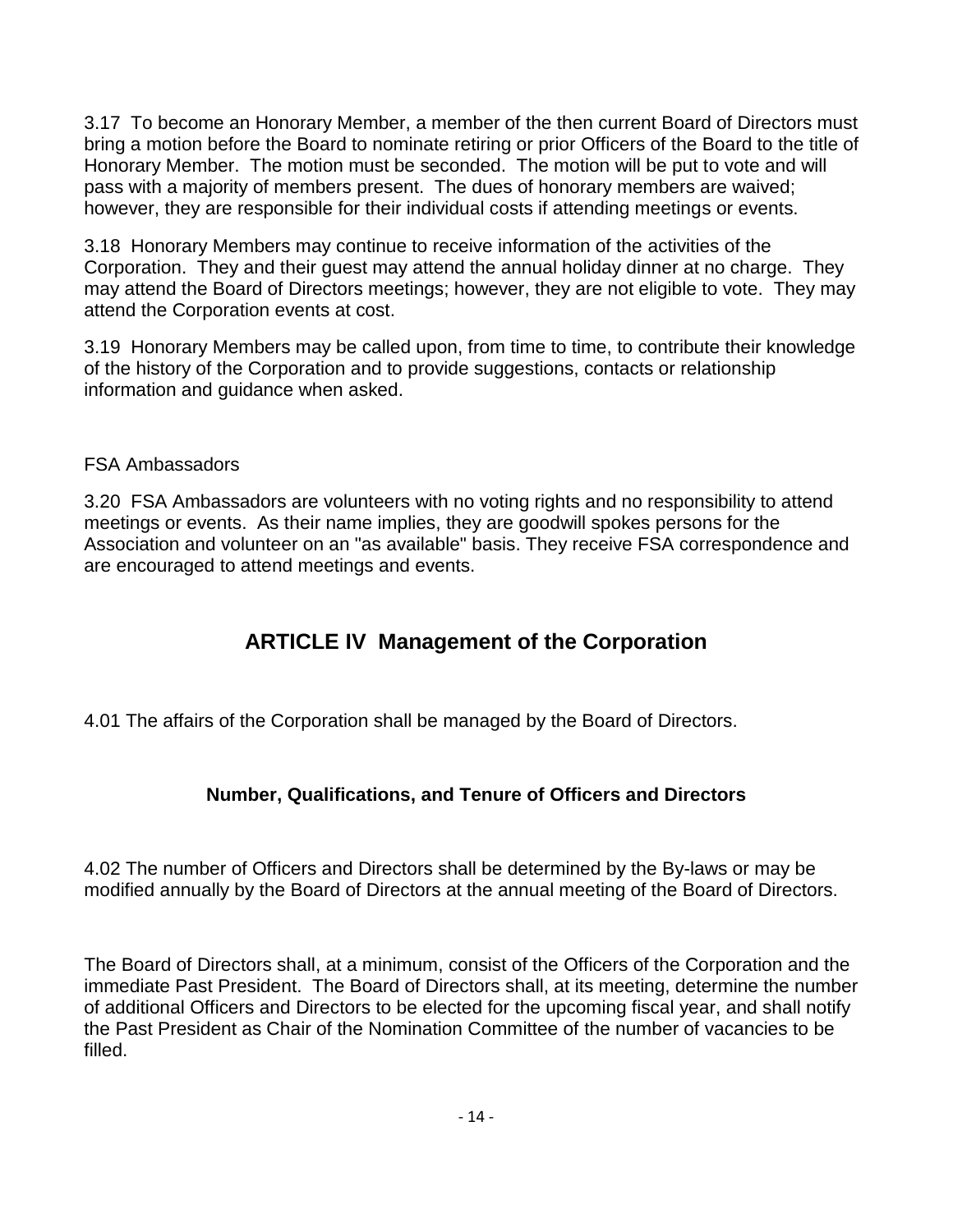#### **Nomination and Election of Directors**

<span id="page-14-0"></span>4.3 At the regular April Board meeting the President shall direct the Past President to Chair the Board of Directors nominating committee and to recruit a nominating committee of at least one other member, but no more than three total members. The Nominating Committee shall 1) Confirm the Board vacancies and 2) Direct the Executive Director to send an electronic notice to the General Members of the Board of Directors and Officers openings for the next fiscal year and solicit nominations from the General Members.

General Members, upon receipt of such notice and no later than the 2nd Thursday of May, or the end of the month may electronically nominate a person with the second by any other General Member. A person who meets the qualifications as a Director and who is duly nominated may have his/her name placed on the ballot for election vote by the existing Board of Director. Not more than three representatives of any single firm will be eligible to serve at any one time as a director or officer of the corporation.

The committee shall present the nominations and recommendations in a form of a ballot to the Board of Directors in the May meeting and shall ask for any additional nominations. The ballot shall include all qualified nominations. The election of officers and directors shall be held at the Annual June meeting, and shall be by majority vote of the members present if a quorum of members is present.

#### **Term of Service**

<span id="page-14-1"></span>Those elected will take office July 1, and preside at the next regular meeting and shall hold office for two years; until June 30.

An individual becomes eligible for nomination of President after have served three or more years as a Director, Officer, Secretary or Treasurer. Vice Presidents shall have served for one year as a Director, Secretary, or Treasurer to be eligible for Vice President nomination. Directors shall have been General Members of the Corporation for one year to be eligible to nomination as a Director.

#### **Vacancies**

<span id="page-14-2"></span>4.04 During the fiscal year, any vacancies occurring in the Board of Directors shall be filled by the President by the appointment of a General Member (except Industry Members) to fill such vacancy subject to the approval of the Board of Directors.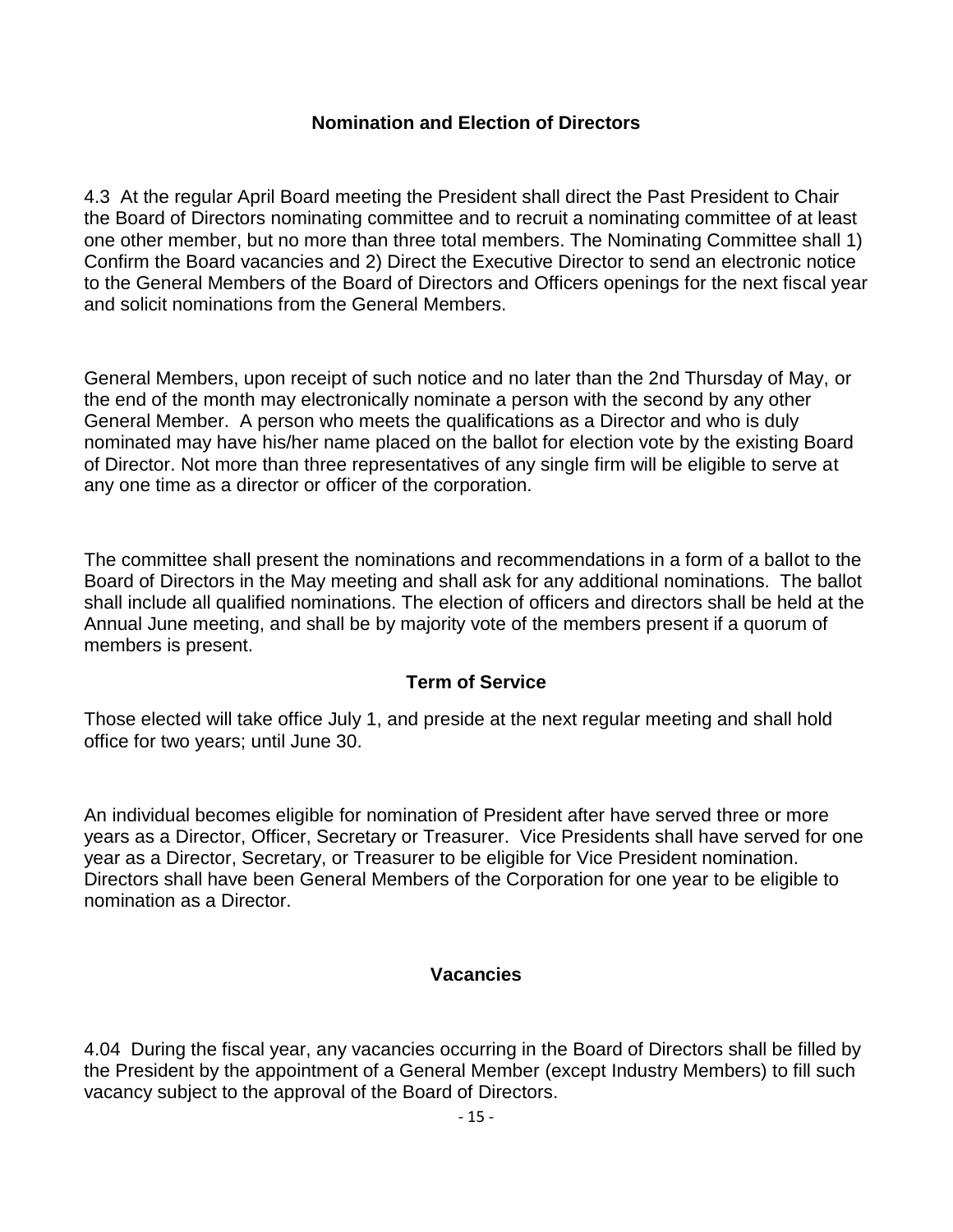#### **Meetings**

<span id="page-15-0"></span>4.05 The President shall convene the Board of Directors as often as deemed necessary at the discretion of the President. Two Directors upon the written request sent to the Secretary may request a special meeting of the Board of Directors. There shall be at least one Annual Board of Directors meeting in June of each year for the election of Directors and Officers.

4.06 The Board of Directors regularly scheduled meeting shall be on 3rd Tuesday of each month except for July and December, and unless otherwise changed and agreed upon by Board of Directors. The scheduled meeting may be changed by request to the President and with approval.

Five day electronic notice of meetings or meeting changes is deemed as Notification of Meeting to the Board of Directors.

#### **Annual Schedule of Board of Directors Meetings**

<span id="page-15-1"></span>Two Year Term: July 1, through June 30th.

July - Vacation, no meeting

August - 3rd Tuesday of the month, Agenda including golf and scholarship items

September - 3rd Tuesday of the month

October - 3rd Tuesday of the month, Agenda including membership and sponsorships

November - 3rd Tuesday of the month, Agenda including Annual Calendar Planning

December - Annually Holiday Party - date TBD

January - 3rd Tuesday of the month, Agenda including Scholarship activities

February - 3rd Tuesday of the month, Agenda including Scholarship activities

March - 3rd Tuesday of the month,

April - 3rd Tuesday of the month - Agenda including the establishment of the number of Officers and Directors for the upcoming fiscal year.

May - 3rd Tuesday of the month, Agenda including the establishment of the ballot of nominations from General Members and the Board of Directors for the upcoming fiscal year.

June - 3rd Tuesday of the month - Annual Meeting and election of Officers and Directors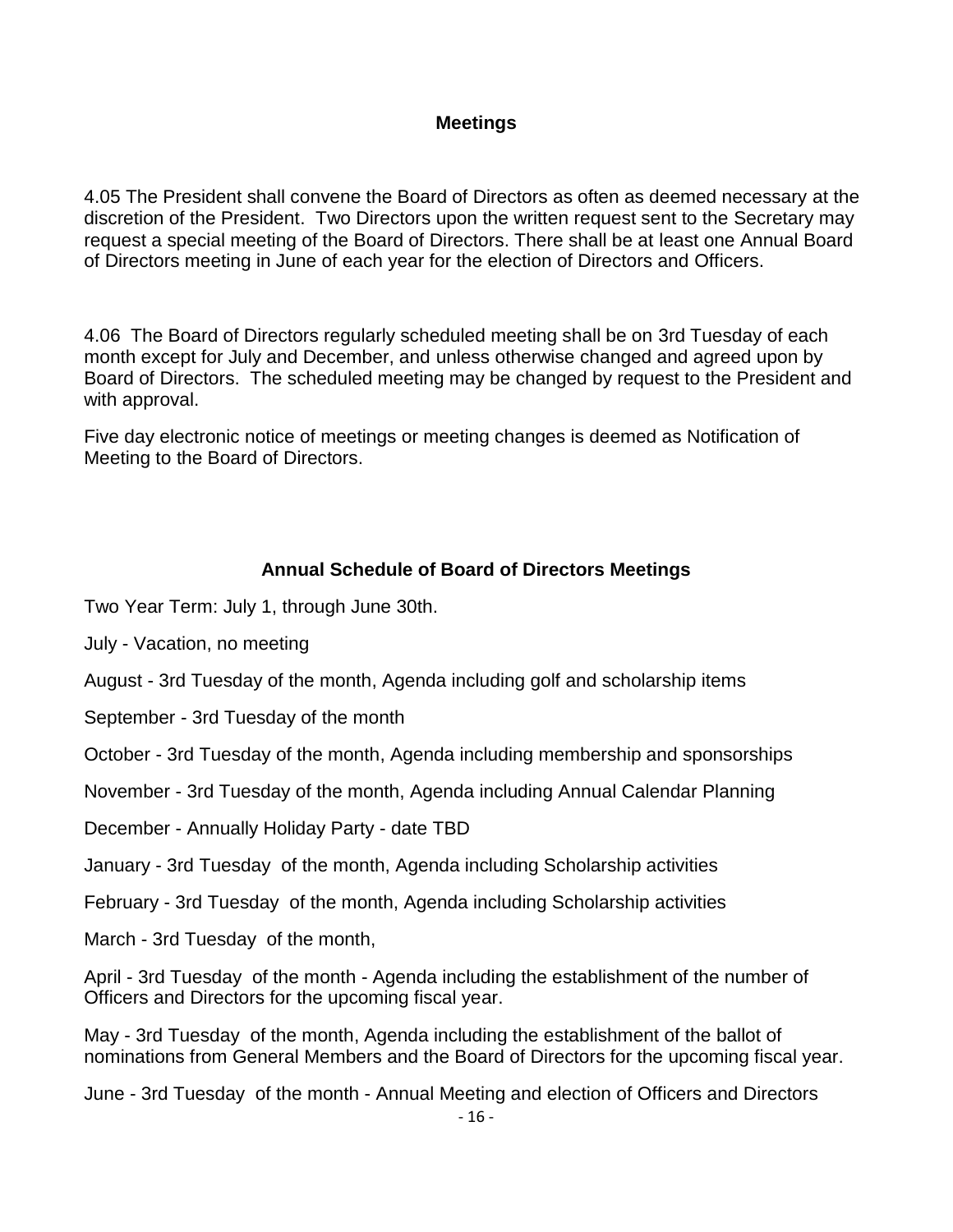#### **Attendance of Directors at Board Meetings**

<span id="page-16-0"></span>4.07 Officers and Board of Directors, in order to maintain their Officer and Director status in the Corporation, are required to attend a minimum of six (6) Board of Director meetings each fiscal year and three luncheon events per year. In addition, the Corporation relies on their attendance at the three (3) major events; Golf Classic, Interview Day and the Scholarship Banquet.

#### **Removal of a Director**

<span id="page-16-1"></span>4.08 The Board of Directors may remove from office any of its members for lack of attendance 1) missing three Board Meetings in a row, 2) attending less than 6 Board Meetings in a fiscal year 3) attending less than 2 fund raising events or for cause or take such other action as approved by the Board of Directors.

#### **Quorum and Actions by the Board of Directors**

<span id="page-16-2"></span>4.09 A majority of the occupied positions of the Board of Directors shall constitute a quorum for the transaction of business at any meeting of the Board of Directors. The vote of a majority of Directors present and voting at a meeting in which a quorum is present shall be sufficient to constitute the act of the Board of Directors.

#### **Compensation**

<span id="page-16-3"></span>4.10 No member of the Board of Directors shall be entitled to receive compensation for his/her ordinary services as a Director. Directors may be appointed and compensated as paid staff for duties specified over and above the customary duties of a Director as stated in these Bylaws and voted upon by the Board of Directors.

#### **Reimbursed Expenses**

<span id="page-16-4"></span>4.11 All Directors may be reimbursed for pre-approved expenditures by him/her on behalf of the Corporation. Any such reimbursements shall be accompanied with a receipt and will be approved by the Board of Directors. Customary reimbursable expenses include meal expense and alcohol beverages not to exceed two (2) drinks per person, for Board Members conducting business meetings with other Board Member, with potential Board Members, Sponsors, Retailers, and associates for the purpose of the betterment of the Corporation.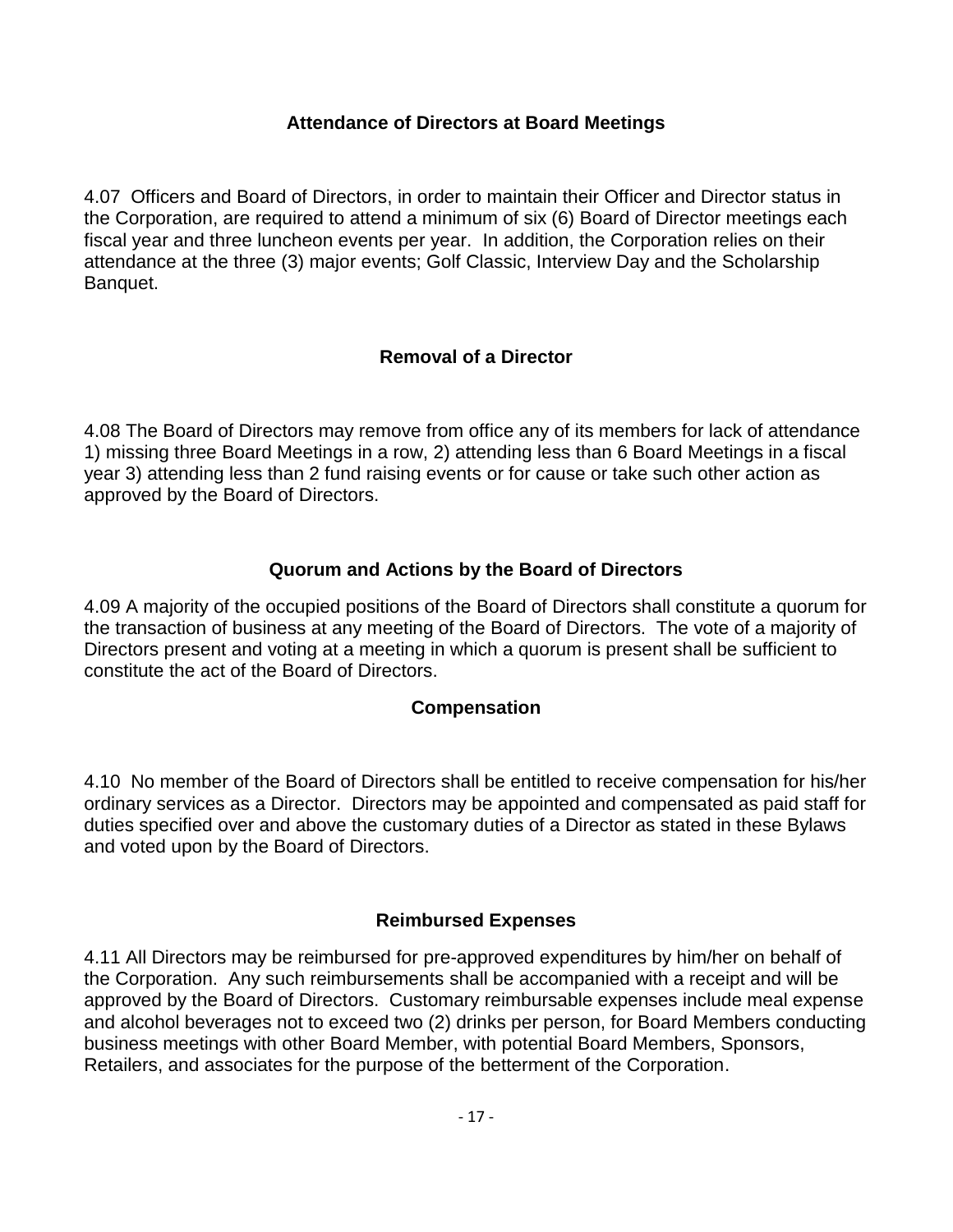4.12 Expenses incurred for a Board of Directors meeting shall be paid by the Corporation including meal expense, room or facilities expense, entertainment expense, travel expense and incidental expenses. Expenses estimated to be over \$300 are required to be approved in advance of the expenditure.

4.13 Annually, the Corporation allocates and intends to reward the all voluntary Board of Directors, Honorary Board of Directors and their guests and invited guests with a meal and entertainment outing in the month of December at the discretion of the Officers of the Board of Directors.

#### **Executive Director**

<span id="page-17-0"></span>4.14 The Executive Director serves the Corporation in a part-time capacity as a contractor laborer. The Board of Directors, by majority vote, may hire, terminate and determine rate of pay for this position. The Executive Director serves at the will of the Board of Directors in a permanent position and can be terminated with or without cause with 30 days notice. Roles and responsibilities of the Executive Director are to guide and facilitate the communications, the event functions, and the practices and policies of the Corporation.

#### ARTICLE V TRANSACTIONS Of' THE CORPORATION

#### **General Business**

<span id="page-17-2"></span><span id="page-17-1"></span>5.01 The President shall have the authority to execute and deliver any instrument on behalf of and in the name of the Corporation and all instruments and legal documents shall be attested by the Secretary and shall contain the imprint of the corporate seal. The Board of Directors may authorize any other officer, in addition to the President, to execute and deliver instruments or documents on behalf of and in the name of the Corporation.

#### **Gifts**

<span id="page-17-3"></span>5.02 The Board of Directors may accept gifts, bequests, devises or contributions on behalf of the Corporation for general purposes or for any special purpose of the Corporation. The Board of Directors may make gifts and make charitable contributions which are not prohibited by these bylaws, the Articles of Incorporation or State or Federal law.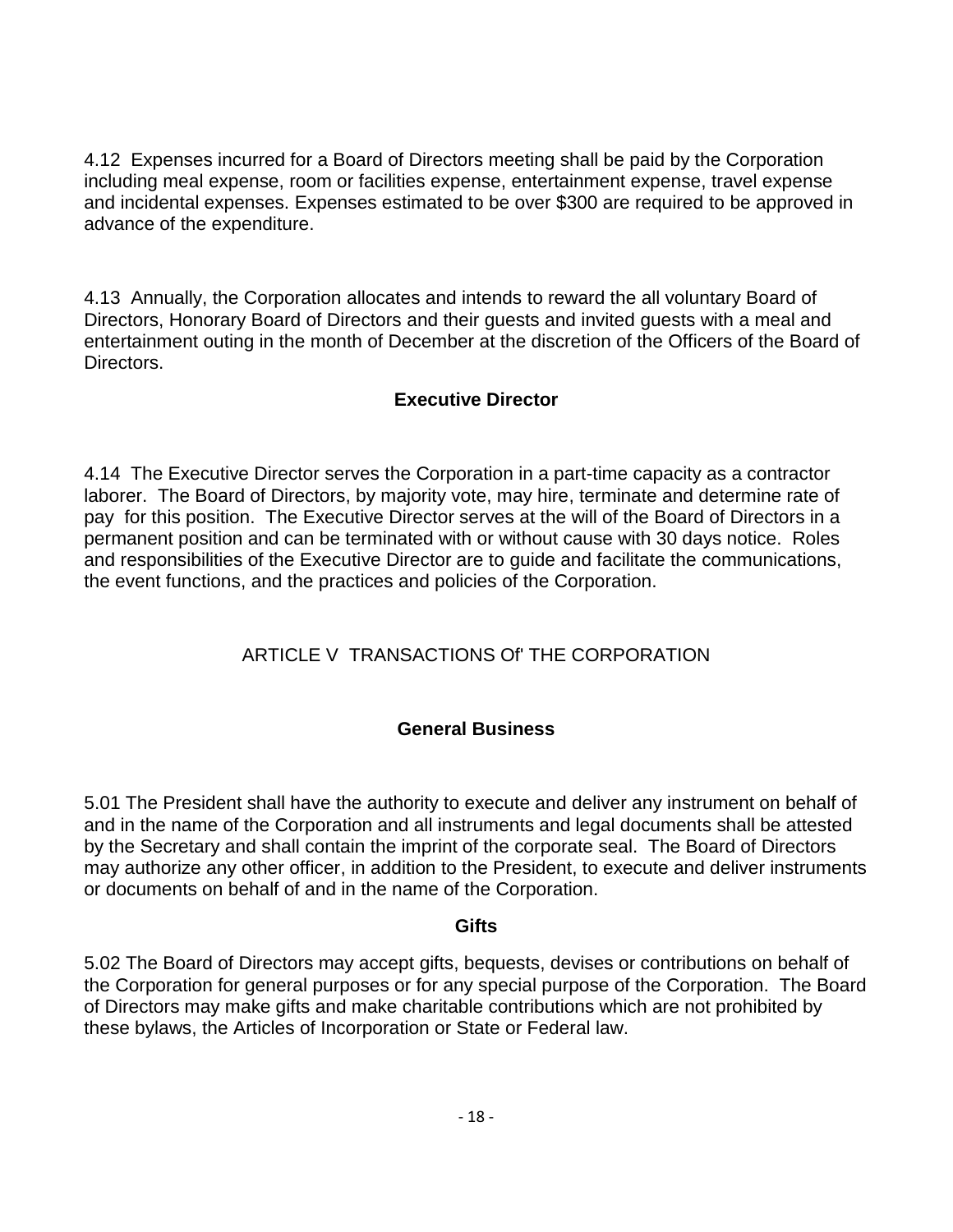#### **Potential Conflicts of Interest**

<span id="page-18-0"></span>5.03 The Corporation shall not transact business with an Officer or Director without the unanimous consent of the Board of Directors, and shall not enter into any transaction with an Officer or Director or a member which, in the opinion of any Directors could be in violation of the Act or otherwise jeopardize the Corporation's status as a not-for-profit corporation.

#### **Whistle Blower Policy and Conflict of Interest Statement**

<span id="page-18-1"></span>5.04 All Officers and Directors of the Corporation are required to read and sign the Whistle Blower Policy and Conflict of Interest Statement upon election to his/her position. All Board members are encouraged to support and follow the direction and intent of the policies and statement. Concerns resulting from or arising out of the policies and statement should be directed to the President, its Officers or the Executive Director immediately upon becoming award of such issues.

#### **ARTICLE VI BOOKS AND RECORDS**

#### **Maintenance**

<span id="page-18-3"></span><span id="page-18-2"></span>6.01 The Corporation shall at all times maintain a correct and complete set of accounting books and records for the Corporation. The Treasurer shall be responsible to oversee the physical storage and security of the financial records which shall include tax returns, financial statements correctly reflecting the assets, liabilities, income and expenses of the Corporation for the most recent fiscal year and financial records as deemed appropriate for the Federal and State governments.

6.02 The Secretary shall maintain the corporate minute books. The books and records shall include a file with endorsed copy of all filings with the Secretary of State for the State of Texas on behalf of the Corporation, a correct copy of the bylaws and any amendments thereto, minutes of all proceedings of the Board of Directors.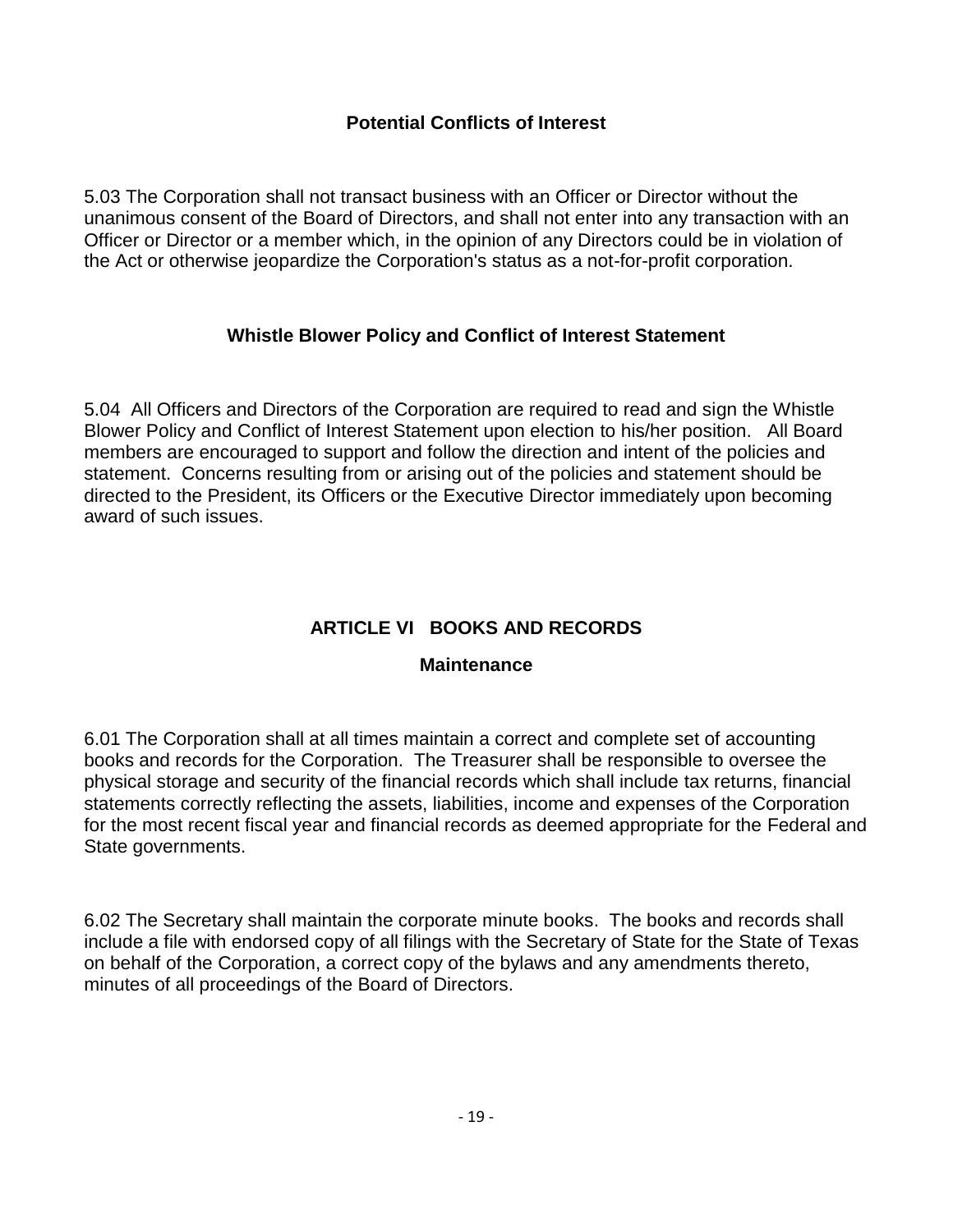#### **Storage**

<span id="page-19-0"></span>6.03 Storage of both the Corporate Records and the Financial Records may be stored physically or electronically. The Corporation may use a reputable outside organization to host the storage of records.

#### **Right of Inspection**

<span id="page-19-1"></span>6.04 Any member shall have the right to inspect the books and records of the Corporation upon written request to the Board of Directors, with such inspection to occur within a reasonable time and at a reasonable location.

#### **ARTICLE VII FISCAL YEAR**

<span id="page-19-3"></span><span id="page-19-2"></span>7.01 The fiscal year of the Corporation shall begin on the first day of January and end on the last day in December each year. The officers' terms shall be from July 1, to June 30, each year.

#### **ARTICLE VIII NOTICES**

#### **In General**

8.01 Any notice required or permitted by these bylaws to be given to a member, director or officer shall be deemed delivered when sent by electronic mail with a receipt of acknowledgement from the recipient or when deposited with the United States mail, postage prepaid and addressed to the person to whom notice is to be given or by other carrier such as UPS, Federal Express with a return receipt.

#### **Waiver of Notice**

<span id="page-19-4"></span>8.02 Whenever any notice is required to be given under the provisions of the Act, these bylaws or the Articles of Incorporation, such notice shall be deemed given for all purposes upon the execution of a written waiver by the person entitled to receive such notice.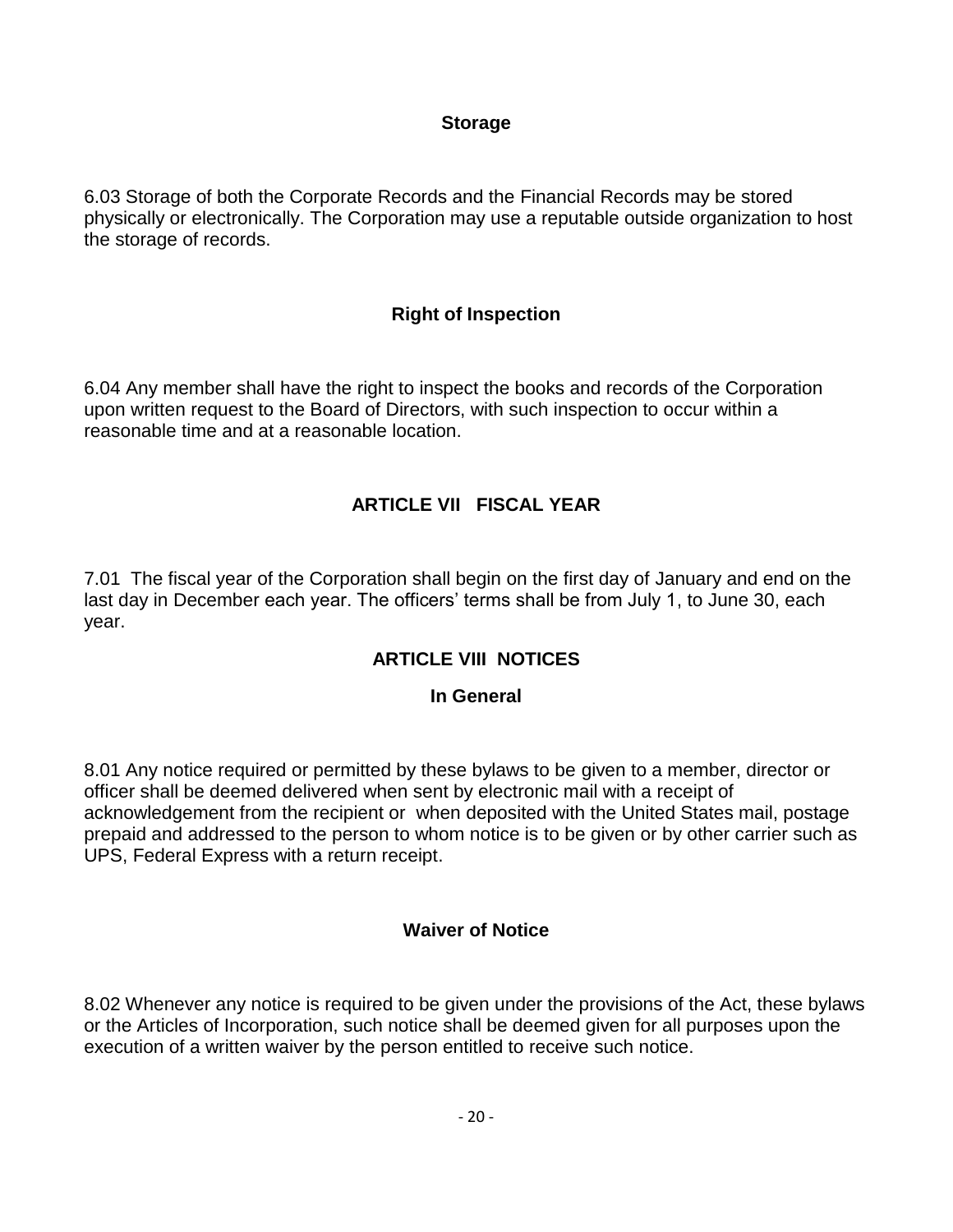The attendance of a person at a meeting shall constitute waiver of notice of the meeting unless such person attends for the express purpose of objecting to the transaction of any business because the meeting is not lawfully called or convened.

#### **ARTICLE IX AMENDMENTS TO BYLAWS**

<span id="page-20-0"></span>9.01 These Bylaws may be amended by a majority vote of the Board of Directors and must be confirmed by two-thirds (2/3) of the Board of Directors present at a duly called meeting of the board members for which a quorum exists. Any proposed amendments shall be submitted to the Board of Directors in writing at least thirty (30) days prior to a vote thereon. Any amendments adopted by the Board of Directors shall be posted to the Corporation's web site as soon as reasonably possible, but no more than 30 days after adaption. General Members shall be notified by electronic mail of the amended bylaws.

#### **Indemnification**

<span id="page-20-1"></span>9.02 The Corporation shall indemnity a director, officer member, employee or agent of the Corporation who was, is or may be a named defendant or respondent in any proceeding as a result of his or her actions or omissions within the scope of his or her official capacity in the Corporation. For purposes of this Article, an agent includes one who is or was serving at the request of the Corporation as a director, officer, partner, proprietor, trustee, independent contractors, partnership, joint venture, sole proprietorship, trust, employee benefit plan, or other enterprise. The Corporation hereby adopts the provisions of Texas Vernon's Texas Civil Statutes - Article 1396-2.22A. Power To Indemnify And To Purchase Indemnity Insurance; Duty To Indemnify in its entirety, it being the express intent of the Corporation to provide the fullest indemnification to its directors, officers, employees and agents consistent with and as provided by the Act.

#### **Liability Insurance**

<span id="page-20-4"></span><span id="page-20-3"></span><span id="page-20-2"></span>9.03 The Corporation shall maintain in force a one million dollar liability insurance policy to insure the interest of the Corporation and its officers and directors.

#### **ARTICLE X MISCELLANEOUS**

#### **Legal Authorities Governing Construction of Bylaws**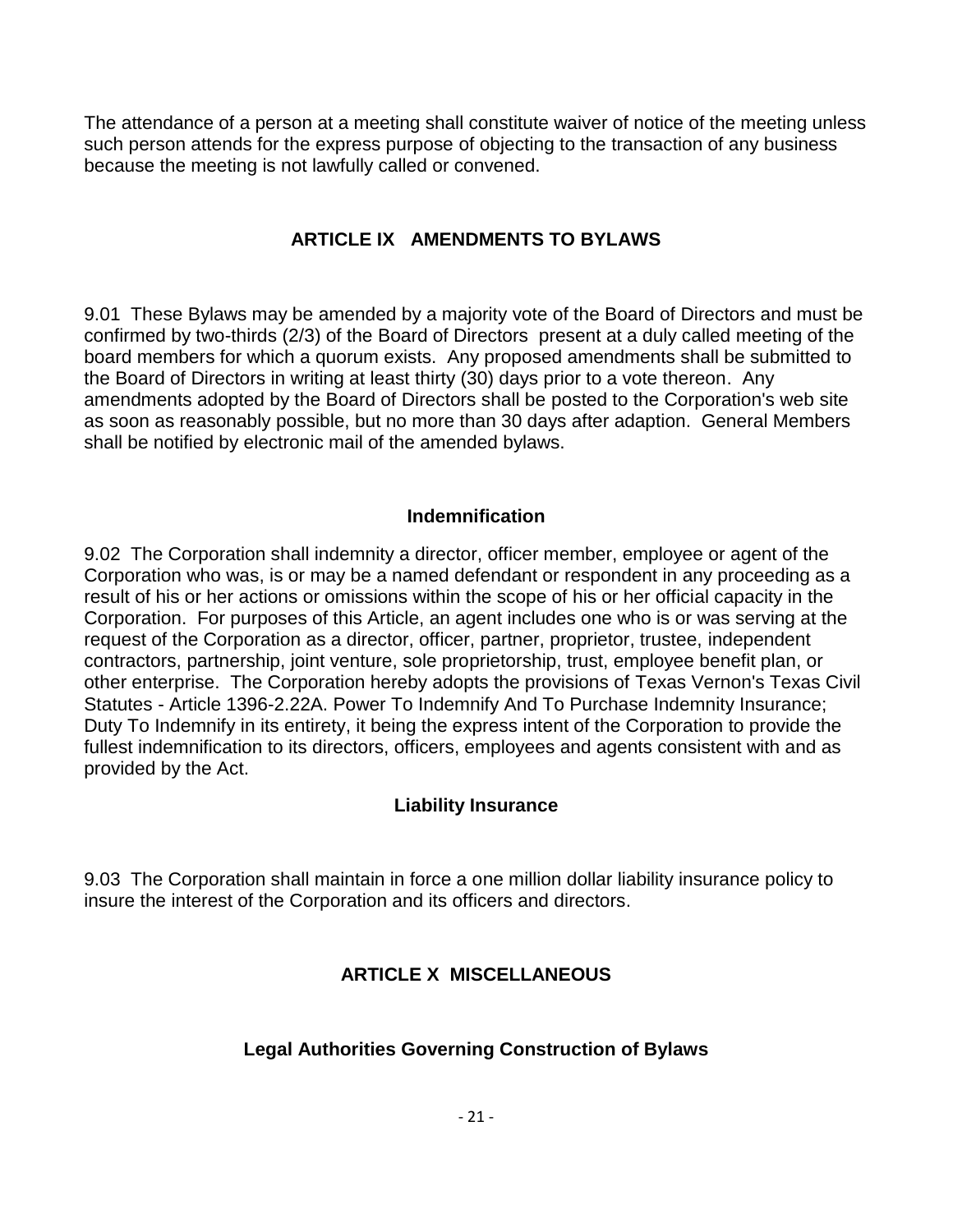<span id="page-21-0"></span>10.01 These Bylaws shall be construed in accordance with the laws of' the State of' Texas. All references in the Bylaws to statutes, regulations, or other authorities shall refer to the authorities cited, by their successors as they may be amended from time to time.

#### **Legal Construction**

<span id="page-21-1"></span>10.02 If any bylaw provision is held to be invalid, illegal or unenforceable in any respect, that determination shall not affect the other bylaws which shall be construed as if the illegal, invalid or unenforceable provision had never been adopted.

#### **Headings**

<span id="page-21-2"></span>10.03 The headings used in the Bylaws are used for convenience and shall not be used in construing the Bylaws.

#### **Seal**

<span id="page-21-3"></span>10.04 The Board of Directors may adopt an appropriate seal for the Corporation in such form as determined by the Board of Directors.

#### **Parties Bound**

10.05 The Bylaws shall be binding upon and inure to the benefit of the members, directors, officers, employees and agents of the Corporation and their respective heirs, executors, administrators, legal representatives, successors and assigns except as otherwise provided in these Bylaws.

#### **Certified of the Secretary**

<span id="page-21-4"></span>10.06 I certify that I am the duly elected and acting Secretary of FSA SCHOLARSHIP FOUNDATION FORMERLY THE FOOD SALES ASSOCIATION and that the foregoing Bylaws constitute the Bylaws of the Corporation. These Bylaws were duly adopted at the Annual Meeting of the Board of Directors held on June 21, 2016.